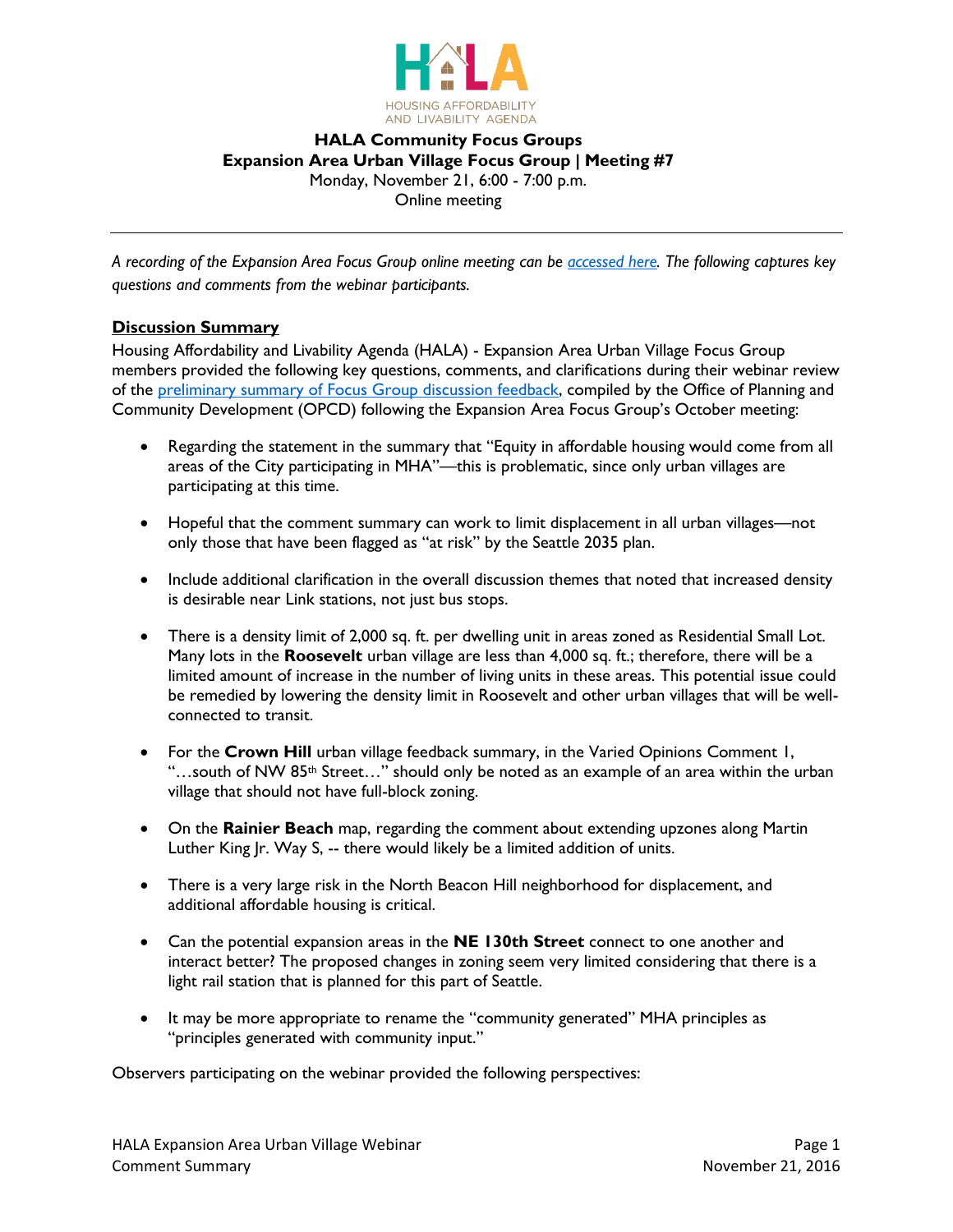- **Roosevelt** is surrounded by arterials. It would make sense to zone for greater density than Residential Small Lot since the arterials serve as the transition. Given the high transit value and the amenities of Roosevelt, we should get as much density as possible into the boundaries. Residential Small Lot does not seem appropriate for Roosevelt; the urban village should be upzoned to a minimum of Low-Rise 3.
- Density increases should occur in all neighborhoods. It would be helpful to widen the area where zoning changes occur near major and minor arterials (e.g. Greenwood Avenue and N 85th Street).

# **Attendees**

# **Focus Group members:**

- Faduma Ahmed Sarah Reed George Yocum
- 
- 

# **Observers:**

- 
- 
- 

- 
- 
- 
- 
- Laurie Johnson Andrea Tousignant
	-
- Maura Garcia Roderick Megaw Alex Skoulis
- Charles Hersey Dashiel Milliman-Jarvis |amie Stroble
- 
- Kathy Johnson Ann Selznick Ratna Warouw
	-
	-
	-

- Nick Welch, OPCD **Sophie Cottle, EnviroIssues Sophie Cottle, EnviroIssues** 
	-
- 
- 
- 
- Geoff Wentlandt, OPCD Susan Hayman, EnviroIssues
- Ian Curry Chrystine Kim Marie Pino
	-
- **City Staff: Facilitation Team:**